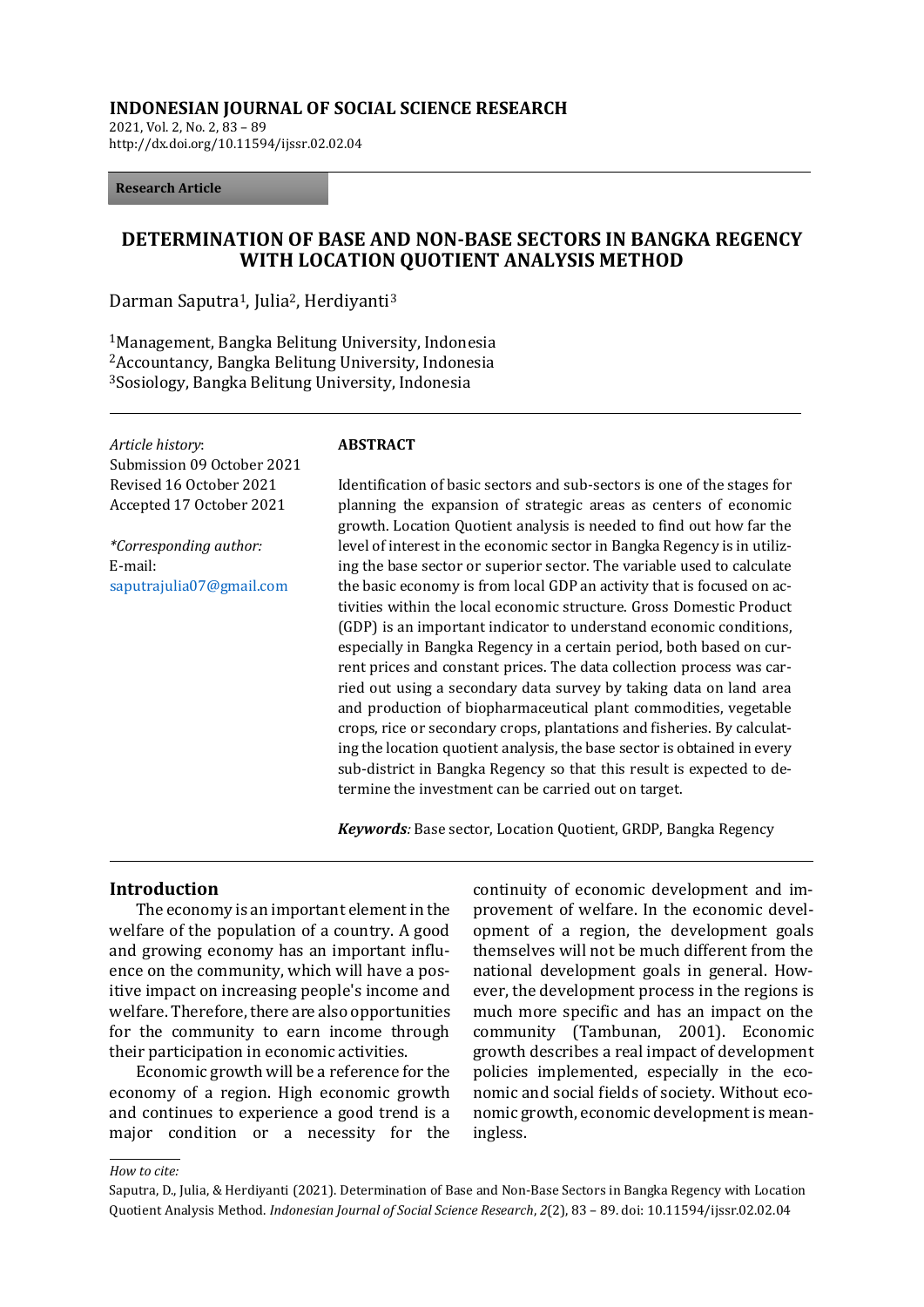Regional economic development is a process in which local governments and their communities manage existing resources and form a partnership pattern between local governments and the private sector to create new jobs and stimulate the development of economic activities in the region (Arsyad, 2010).

Economic activities are grouped into basic activities and non-basic activities. The use of the economic base model approach is generally based on added value and employment. However, using income data (value added) is more appropriate than using employment data. This is because employment has a different weight from one another. An economic indicator that is indispensable for measuring the performance of a region's economic growth is the Gross Regional Domestic Product (GRDP).

Therefore, it is necessary to analyze the area that is the mainstay of the base sector to encourage economic growth in Bangka Regency. Planning and development of economic development can be realized in a structured manner based on the potential of the basic sectors. If viewed from the value of the regional GRDP sector, the fisheries and plantation sectors have a major role in increasing the GRDP of Bangka Regency. However, it is not certain that the fisheries and plantation sectors are the basis of Bangka Regency, because comparisons with a wider area are needed. In this case, the level of harvested production area will be taken from the area per sub-district in Bangka Regency. So that each base sector will be seen from all sub-districts in Bangka Regency.

# **Method**

This section should describe how you are supposed to rectify the problem, what approach or what methodology you are supposed to use in your paper. This can be divided into subsections if several methods are described.

# *Theory of Economic Base and Leading Sector*

The economic base theory is the main determining factor in economic growth in a region which is directly related to the demand for goods and services from outside the region or the magnitude of the increase in exports from the region. Economic activities can be divided

into activities based on the magnitude of the increase in exports from the region. Economic activities are grouped into two, namely basic activities and non-basic activities, but only basic activities can encourage the economic growth of a region.

According to Glasson (1977, the more basic sectors in an area, the more income that area will generate, increase the demand for goods and services in the area and will also lead to an increase in the volume of the non-base sector. Therefore, the basic sector is the main driver. in the economy of a region because the base sector is directly related to external demand and the non-basic sector is related indirectly and through the base sector first.

According to Ricardson (1991) there are two sectors that explain the economic structure of a region, namely:

- a. Leading Sector, is a sector that serves the domestic market and markets outside the region. This means that a region is not only able to meet the needs of its own region but can export its products to other regions.
- b. Non-Leading Sector, is a sector that can only serve the regional market itself.

According to Muta'ali (2015) the criteria for leading sectors have several categories depending on how big the role of the sector is in the development of a region. The following are the criteria for the leading sectors:

- 1. Leading sectors that have a high growth rate.
- 2. Leading sectors that have relatively large employment rates.
- 3. Leading sectors that have high inter-sector linkages both forward and backward.
- 4. Leading sectors that are able to create high added value.

The existence of a leading sector will greatly assist and facilitate regional planners in preparing for regional economic development. In its development, this leading sector can experience progress as well as setbacks. It depends on the efforts that can increase the role of the leading sector. Technically, the determination of the base sector is assumed to be the leading sector. The indirect method that is often used for the calculation of determining the leading sector is the Location Quotient (LQ) method.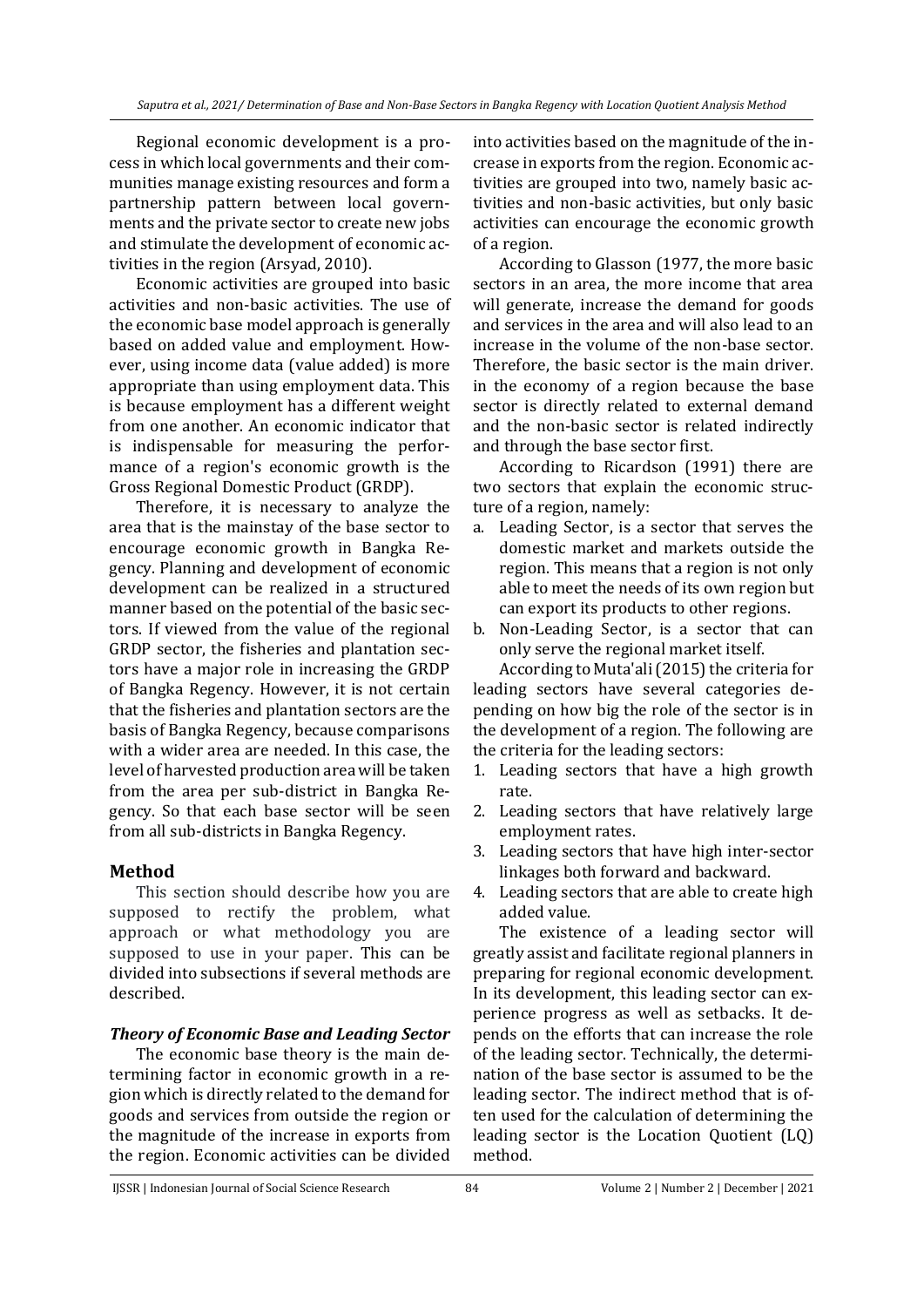#### *Location Quotient*

The simplest concept to describe the potential of the basic sector is to use the sectoral contribution index in GRDP, by looking at the size of the contribution of a particular sector to the regional economy in the aggregate. Location Quotient (LQ) analysis is an analytical method used to help determine the export capacity of the economy in a region and the degree of selfsufficiency of a sector. This analysis is also used to determine whether the economic sectors are included in basic activities or not so that it can be seen which sectors are categorized as leading sectors. The LQ calculation is used to show the comparison of each economic sector at the regional level with the economic sector whose area is one level above it.

This analysis is a combination of LQ analysis and DLQ analysis. The following is the LQ formula that will be used:

$$
LQ = \frac{ps/pl}{PS/PL}
$$
  
Source: *Muta'ali (2015)*

Information:

ps : Total production of sector i, at local level pl : Total production amount, at local level

PS : Total production in sector i, at the regional level PL : Total production at the regional level The following is a description of the results of the LQ analysis:

- 1. If  $LQ > 1$ , this indicates that sector i is the leading sector in the region. This means that the sector has an export role in the region and can be said to be a basic sector.
- 2. If LQ < 1, this indicates that sector i is not the leading sector in the region and does not have a role in the export sector in the region. It is said that the sector that has an LQ value < 1 is a non-base sector.
- 3. If LQ = 1, it means that the role of sector i at the local level is equivalent to the role of sector i at the regional level

## *Base and Non-Base Sectors*

According to Arsyad (1999 :116) the theory of economic basis states that the main determinants of economic growth in a region are directly related to the demand for goods and services from outside the region. The basic economic theory essentially distinguishes basic sector activities and non-base sector activities. The activity of the base sector is that the growth of the sector determines the overall development of the area, while the activity of the non-base sector is a secondary sector (city polowing) meaning that it depends on the development that occurs from the overall development.

Economic base theory seeks to find and identify the basic activities of a region, then predict that activity and analyze the additional impact of these export activities. The key concept of the basic economic theory is that exports are the engine of growth. The growth of a region is determined by how the region performs against the demand for goods and services from outside.

Furthermore, in the analysis of the economic basis theory, the theory can be used to determine potential sectors and sub-sectors in Bangka Regency based on Gross Regional Domestic Product (GRDP). If the potential sector can be developed properly, it certainly has a significant influence on the economic growth of a region, which in turn can increase regional income optimally. According to this theory, an area can be divided into mainstay and nonmainstream areas, which are further modified into potential economic sectors/sub-sectors and not potential economic sectors/sub-sectors.

### **Results and Discussion**

# *Agriculture Sector–Biopharmaceutical Crops sub-sector*

Food crop commodities that have developed recently based on data on agricultural production of biopharmaceutical crops in Bangka Regency are Ginger, Laos/Lengkuas, Kencur and Turmeric.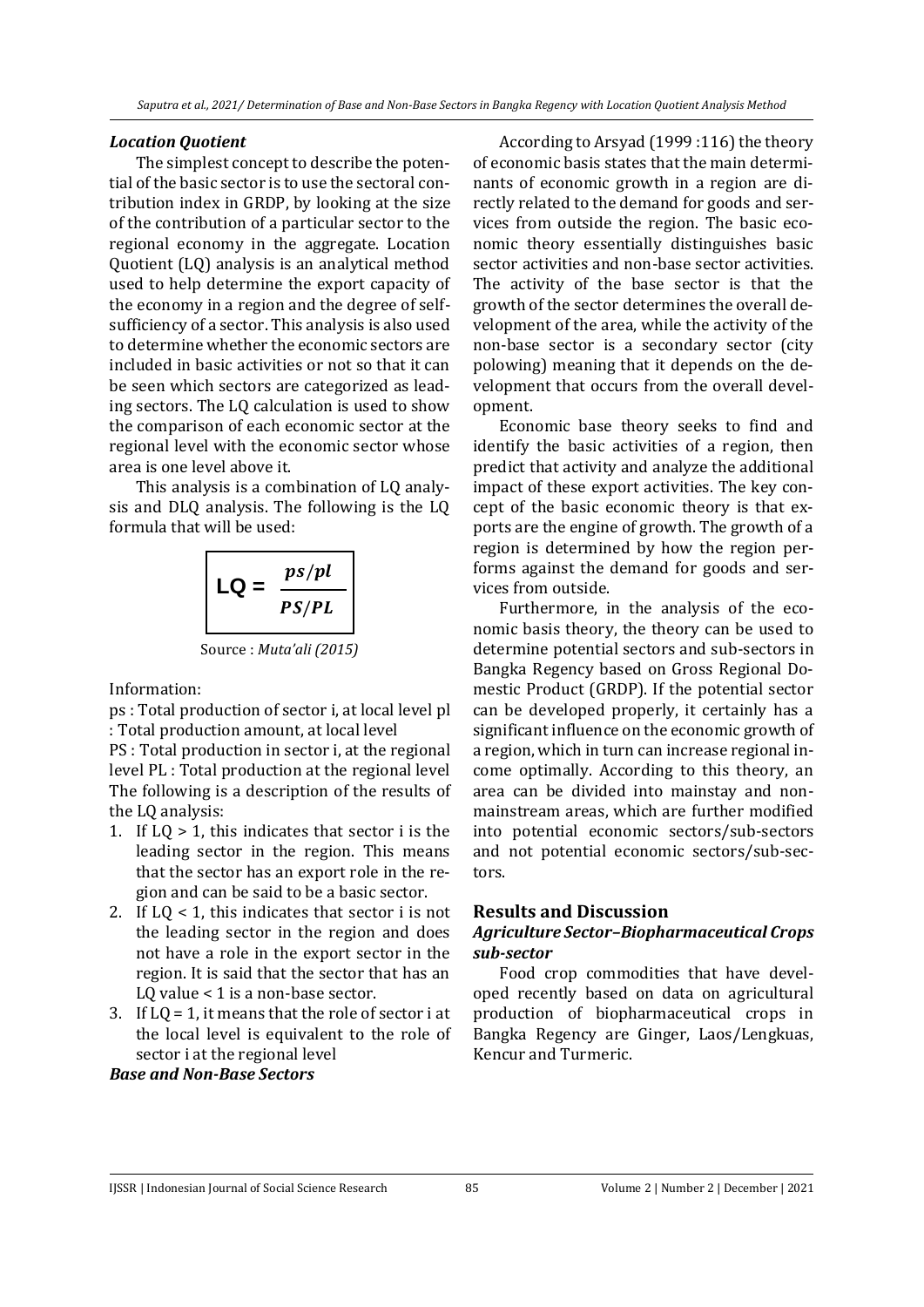| <b>Districts</b>    | Ginger   | Laos        | <b>Aromatic</b><br>Ginger | <b>Turmeric</b> | LQ>1                       |
|---------------------|----------|-------------|---------------------------|-----------------|----------------------------|
| Mendo barat         | 0,806332 | 1,137522781 | 0,885166                  | 1,178585        | Laos, Turmeric             |
| Merawang            | 2,162171 | 0,310980872 | 0,614872                  | 0,395011        | Ginger                     |
| <b>Puding Besar</b> | 0,931339 | 0,927425397 | 1,580102                  |                 | 0,836372 Aromatic Ginger   |
| Sungailiat          | 0,556384 | 0,993271395 | 1,246829                  | 1,445602        | Aromatic Ginger dan Kunyit |
| Pemali              | 0,526253 | 2,081726167 | 0.579308                  | 0,767281        | Laos                       |
| <b>Bakam</b>        | 2,663126 | 0,136213627 | 0,19124                   | 0,156252        | Ginger                     |
| Belinyu             | 1,094468 | 0,963224935 | 1,041752                  | 0,890481        | Ginger, Aromatic Ginger    |
| Riau Silip          | 0,926858 | 0,924695938 | 1,376925                  | 0,959074        | Aromatic Ginger            |

*Results of LQ Analysis of Biopharmaceutical Crops Agricultural Sub-sector based on production volume per District of Bangka Regency*

The following are the results of the analysis of the potential location of the food crop agriculture sub-sector based on indicators of production, completeness of production PS and the sub-districts that have the most number of leading commodities (LQ> 1) are Mendo Barat District, Sungailiat District and Belinyu District, which are 2 commodities. LQ>2 is Ginger

(Merawang), Laos / Galangal (Pemali), Ginger (Bakam).

## *Agriculture Sector – Vegetable sub-sector*

Vegetable crop commodities that have developed recently based on data on vegetable crop production in Bangka Regency are Chili, Petai and Tomatoes.

*Results of LQ Analysis of Vegetable Crops Agricultural Sub-Sector based on production volume per District of Bangka Regency*

| <b>Districts</b>    | <b>Chilli</b> | Petai    | <b>Tomatoes</b> | LQ>1  |
|---------------------|---------------|----------|-----------------|-------|
| Mendo barat         | 1,229154      | 0,469313 | 0,5245          | Cabai |
| Merawang            | 0,955163      | 0,826087 | 1,744898        | Tomat |
| <b>Puding Besar</b> | 1,445652      | 0        |                 | Cabai |
| Sungailiat          | 0,431538      | 2,830889 | 0,972281        | Petai |
| Pemali              | 0,340153      | 3,537596 |                 | Petai |
| <b>Bakam</b>        | 0,91996       | 0        | 3,948052        | Tomat |
| Belinyu             | 0,867391      | 1,850435 |                 | Petai |
| Riau Silip          | 0,889632      | 0,948941 | 1,948718        | Tomat |

The following are the results of the analysis of the potential location of the vegetable crop agriculture sub-sector based on production indicators, completeness of production PS and the sub-districts that have the most number of leading commodities (LQ> 1) are Mendo Barat District, Merawang District, Puding Besar District, Belinyu District and Riau Silip District, namely as much as 1 commodity While commodities that have an LQ value> 2 are Petai (Sungailiat), Petai (Pemali), Tomato (Bakam).

This section describes the outputs generated in the methodology section. Elaborate and

compare your results with previous research performed in the past.

# *Agriculture Sector – Paddy and Palawija subsectors*

Commodities of rice and secondary crops that have developed recently based on data on agricultural production of rice and secondary crops in Bangka Regency are Rice, Rice Fields, Field Rice, Cassava, Sweet Potatoes, Peanuts, Corn and Taro.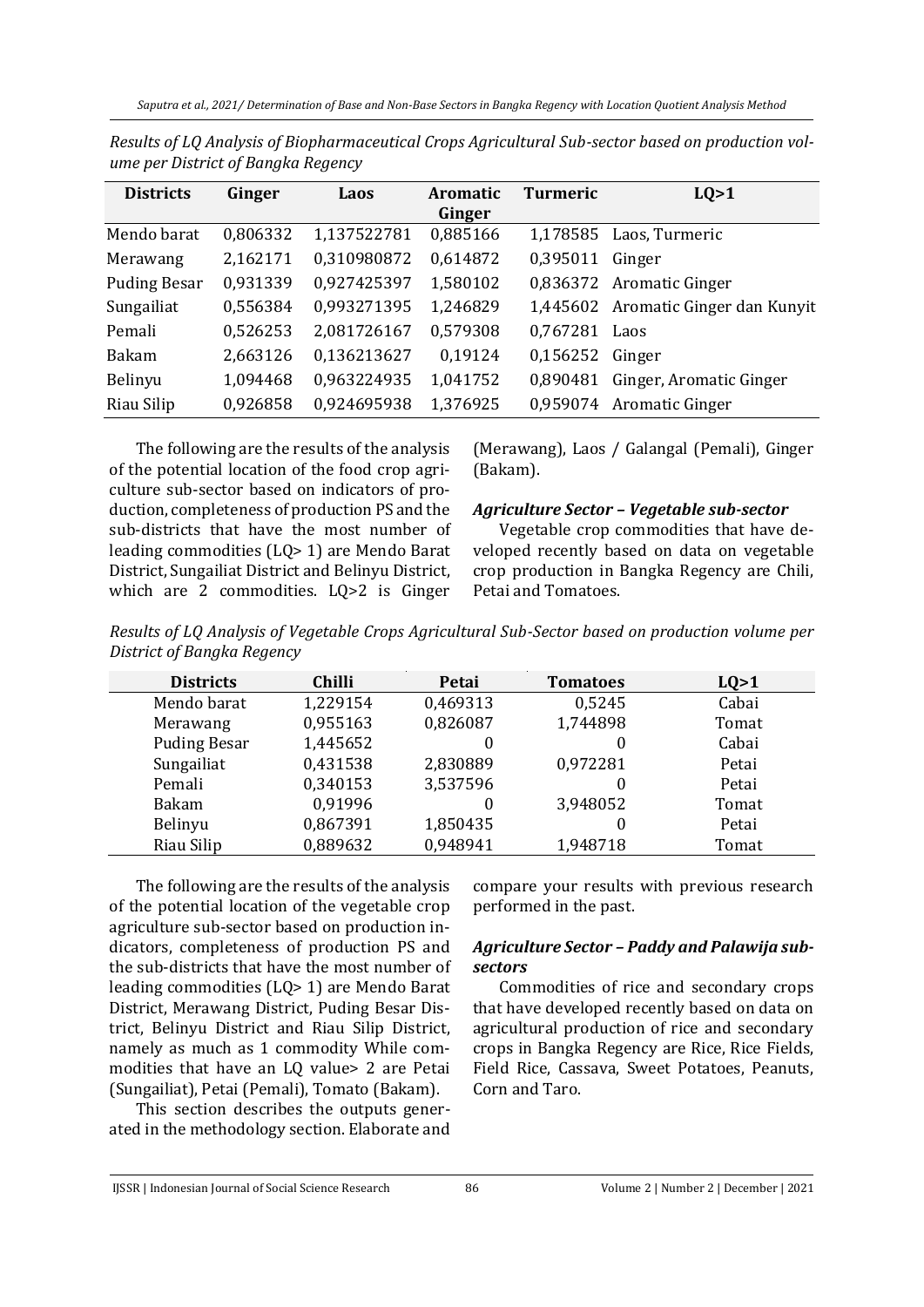| Results of LQ Analysis of Rice and Palawija Agricultural Sub-Sectors based on production volume |
|-------------------------------------------------------------------------------------------------|
| per District of Bangka Regency                                                                  |

| <b>Districts</b>       | Paddy | <b>Rice</b><br>paddy | <b>Field</b><br>rice | Cassava | <b>Sweet</b><br>potato | <b>Peanuts</b> | Corn  | <b>Taro</b> | LQ>1                                                               |
|------------------------|-------|----------------------|----------------------|---------|------------------------|----------------|-------|-------------|--------------------------------------------------------------------|
| Mendo<br>barat         | 1,384 | 0,669                | 1,478                | 0,704   | 1,242                  | 0,700          | 1,358 | 1,524       | Paddy, Rice<br>paddy, Sweet<br>potato, Corn,<br>and Taro           |
| Merawang               | 0,674 | 0,264                | 0,178                | 0,645   | 9,876                  | 6,161          | 3,346 | 4,351       | Sweet<br>potato,<br>Peanuts,<br>Corn, and<br>Taro                  |
| Puding<br><b>Besar</b> | 0,983 | 0,217                | 0,817                | 1,275   | 0,279                  | 0,000          | 0,370 | 0,737       | Cassava                                                            |
| Sungailiat             | 0,023 | 5,016                | 0,000                | 1,286   | 0,494                  | 1,664          | 0,193 | 0,131       | Rice paddy,<br>Cassava,<br>Peanuts, and<br>Corn                    |
| Pemali                 | 0,177 | 3,318                | 0,260                | 1,087   | 1,413                  | 8,559          | 1,804 | 0,000       | Rice paddy,<br>Cassava,<br>Sweet<br>potato,<br>Peanuts and<br>Corn |
| Bakam                  | 1,703 | 1,127                | 2,057                | 0,606   | 0,205                  | 0,971          | 0,209 | 0,272       | Paddy, Rice<br>paddy, and<br>Field rice                            |
| Belinyu                | 0,785 | 0,000                | 0,933                | 1,192   | 1,124                  | 1,670          | 1,170 | 0,800       | Cassava,<br>Sweet<br>potato,<br>Peanuts, and<br>Corn               |
| Riau Silip             | 0,735 | 1,004                | 0,608                | 1,231   | 0,366                  | 0,752          | 1,037 | 0,484       | Rice paddy,<br>Cassava, and<br>Corn                                |

The following are the results of the analysis of the potential location of the vegetable crop agriculture sub-sector based on production indicators, completeness of production PS and the sub-districts that have the most number of leading commodities with LQ>2 values are Sweet Potatoes, Peanuts, Corn and Taro (Merawang), Paddy Rice (Merawang) Sungailiat),

Paddy Rice and Peanuts (Pemali) and Paddy Field (Bakam).

### **Plantation Sector**

Plantation commodities that have developed recently based on production data in Bangka Regency are Oil Palm, Coconut, Rubber and Cocoa.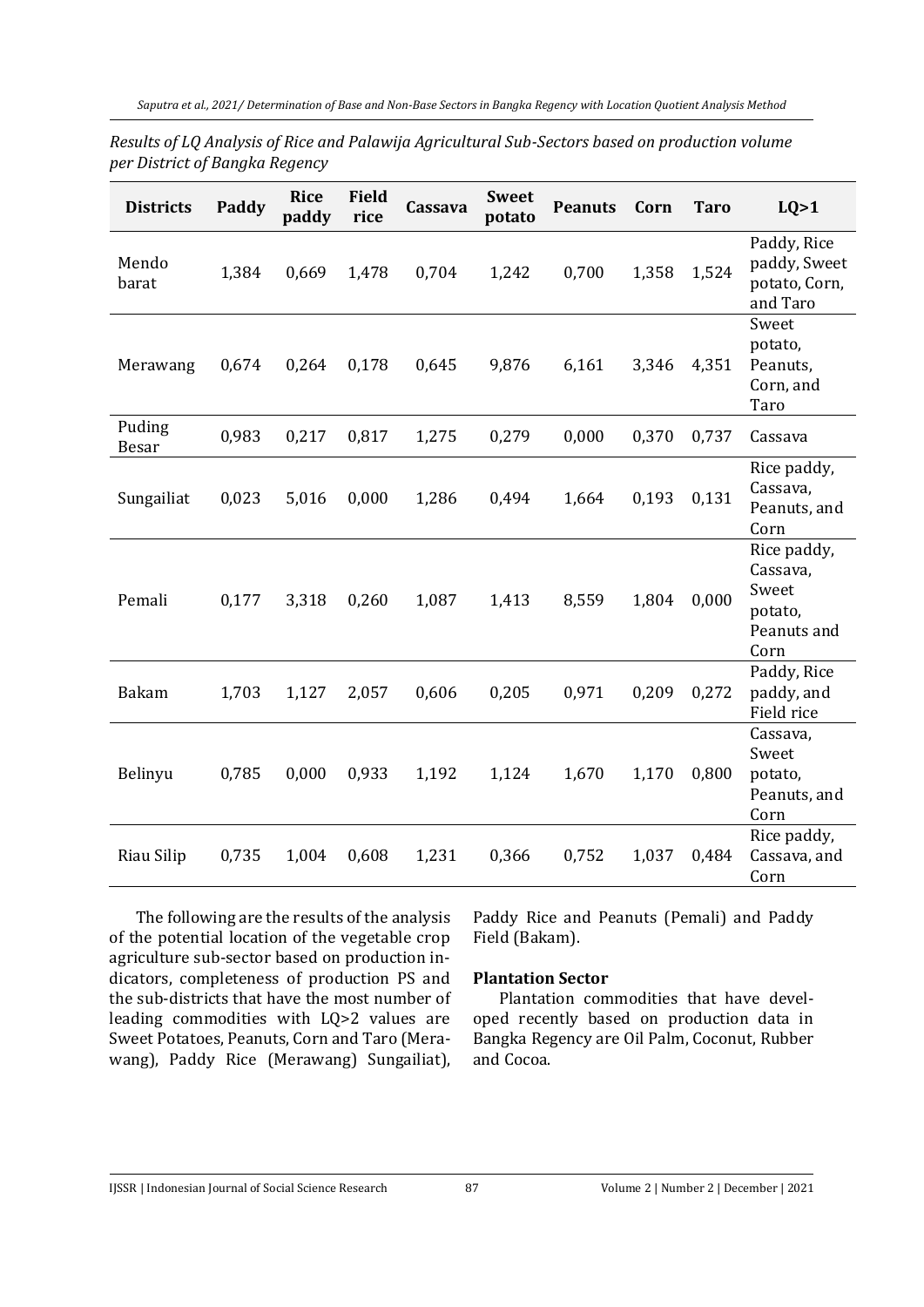| <b>Districts</b>    | Oil Palm   | Coconut  | <b>Rubber</b> | Cocoa    | LQ>1                     |
|---------------------|------------|----------|---------------|----------|--------------------------|
| Mendo barat         | 0,15083767 | 0,006246 | 1,697741      | 0,042995 | Rubber                   |
| Merawang            | 1,07139966 | 0,383448 | 0,972812      | 1,180046 | Oil Palm, Cacoa          |
| <b>Puding Besar</b> | 1,30794779 | 0,013121 | 0,815466      | 0,108386 | Oil Palm                 |
| Sungailiat          | 0,72478606 | 21,05158 | 0,270908      | 4,8581   | Coconut, Cacoa           |
| Pemali              | 1,56640968 | 2,320512 | 0,503983      | 1,732115 | Oil Palm, Coconut, Cacao |
| <b>Bakam</b>        | 2,09904214 | 0,484911 | 0,178639      | 2,366967 | Oil Palm, Cacao          |
| Belinyu             | 2,20077516 | 0,4904   | 0,106576      | 1,33827  | Oil Palm, Cacao          |
| Riau Silip          | 1,25535271 | 1,547889 | 0,768534      | 3,138909 | Oil Palm, Coconut, Cacao |

*LQ Analysis Results of Plantation Sub-Sector based on production volume per District of Bangka Regency*

The following are the results of the analysis of the potential location of the plantation sector based on production indicators, completeness of production PS and the sub-districts that have the most number of leading commodities with LQ>2 values are Coconut and Cocoa (Sungailiat), Coconut (Pemali), Oil Palm (Bakam) and Palm Oil (Belinyu).

# *Capture Fisheries Sector*

Capture Fisheries Commodities that have developed recently based on production data in Bangka Regency are Marine Capture Fisheries and Mainland General Water Fisheries.

*Results of LQ Fisheries Sub-Sector Analysis based on production volume per District of Bangka Regency*

| <b>Districts</b>    | <b>Fishing in the Sea</b> | <b>Mainland General</b><br><b>Water Fisheries</b> | LQ>1                                    |
|---------------------|---------------------------|---------------------------------------------------|-----------------------------------------|
| Mendo barat         | 0,969186953               | 2,750266913                                       | <b>Mainland General Water Fisheries</b> |
| Merawang            | 0,910094842               | 6,106863479                                       | <b>Mainland General Water Fisheries</b> |
| <b>Puding Besar</b> | 0,829224082               | 10,70054796                                       | <b>Mainland General Water Fisheries</b> |
| Sungailiat          | 1,011439883               | 0,350182757                                       | Fishing in the Sea                      |
| Pemali              | 0,950672347               | 3,801948137                                       | <b>Mainland General Water Fisheries</b> |
| <b>Bakam</b>        | 0,437109479               | 32,97375                                          | Mainland General Water Fisheries        |
| Belinyu             | 1,010866283               | 0,382764823                                       | Fishing in the Sea                      |
| Riau Silip          | 0,927047207               | 5,14392189                                        | Mainland General Water Fisheries        |

The following are the results of the analysis of the potential location of the plantation sector based on production indicators, completeness of production PS and the sub-district area that has the most number of leading commodities with a value of LQ> 2 are inland fisheries (Mendo Barat), inland fisheries (Merawang), inland fisheries (Pudding Besar), inland fisheries (Pemali), inland fisheries (Bakam) and inland fisheries (Riau Silip).

# **Conclusion**

- a. Bangka Regency is one of the areas of the Bangka Belitung Islands province that still has potential because of its abundant wealth, especially in the agricultural, plantation and fishery sectors.
- b. Utilization of natural resource processing is still not optimal, so it needs to be handled by the government without destroying the conservation of natural resources.